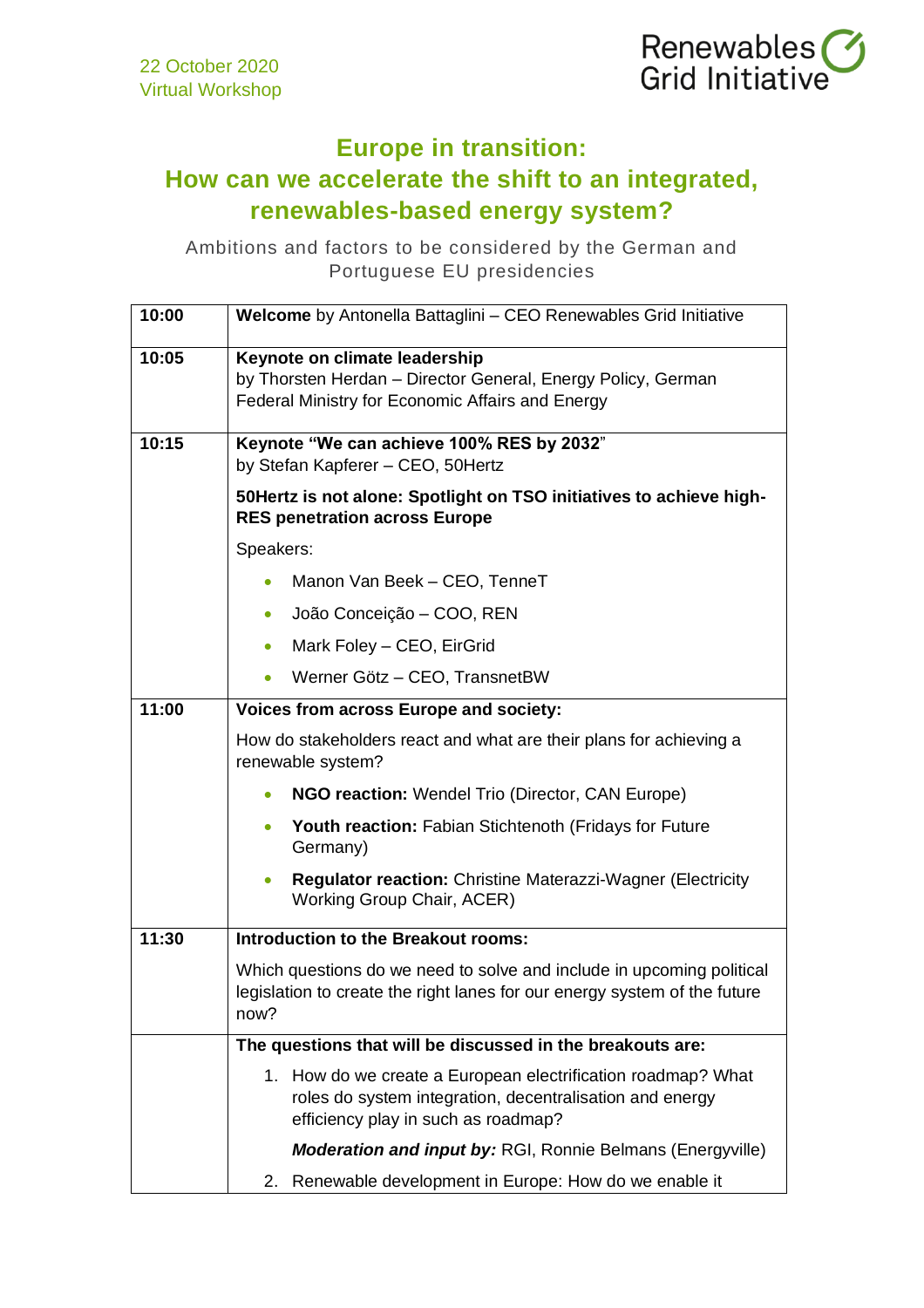

|       | through integrated strategic spatial planning in combination with<br>ecosystem protection?                                                                                              |
|-------|-----------------------------------------------------------------------------------------------------------------------------------------------------------------------------------------|
|       | <b>Moderation and input by:</b> Melina Monjour (European Climate<br>Foundation)                                                                                                         |
|       | 3. What are key flexibility needs of the future renewables energy<br>system? Who can deliver them? Which regulatory and<br>investment frameworks are needed?                            |
|       | <b>Moderation and input:</b> Marc Oman (Google) & John Lowry<br>(EirGrid)                                                                                                               |
|       | 4. Who are the future users of green gases? What do the<br>pathways to channel gases where they are most needed look<br>like?                                                           |
|       | <b>Moderation and input by: Gerald Kaendler (Amprion) &amp; Louis</b><br>Watine (ENTSOG)                                                                                                |
|       | 5. Offshore wind: How can we plan offshore expansion and<br>ecosystem protection all the way to 2050?                                                                                   |
|       | <b>Moderation and input by: Ariel Brunner (BirdLife)</b>                                                                                                                                |
|       | 6. How do we better embed circular economy principles into the<br>energy system?                                                                                                        |
|       | <b>Moderation and input:</b> Stephan Singer (Climate Action<br>Network International)                                                                                                   |
|       | Every participant joins one breakout room to discuss the question<br>posed and help distil policy recommendations in the group.                                                         |
|       | 11:40-15:00 - BREAK                                                                                                                                                                     |
| 15:00 | <b>Breakout rooms starts</b>                                                                                                                                                            |
|       | After a 3 hour break the discussions in the groups start.                                                                                                                               |
| 16:15 | Panel: Europe in transition: How can we accelerate the shift to an<br>integrated, renewables-based energy system?                                                                       |
|       | The panel is made up of the moderators of the breakout groups who<br>will discuss most urgently needed steps and share most striking<br>impressions/recommendations from the breakouts: |
|       | Ronnie Belmans - CEO, Energyville<br>$\bullet$                                                                                                                                          |
|       | Ariel Brunner - Director, BirdLife Europe                                                                                                                                               |
|       | Gerald Kaendler – Head of Asset Managament, Amprion                                                                                                                                     |
|       | John Lowry - Project Director, EirGrid                                                                                                                                                  |
|       | Melina Monjour - Energy Systems Associate, European Climate<br>$\bullet$<br>Foundation                                                                                                  |